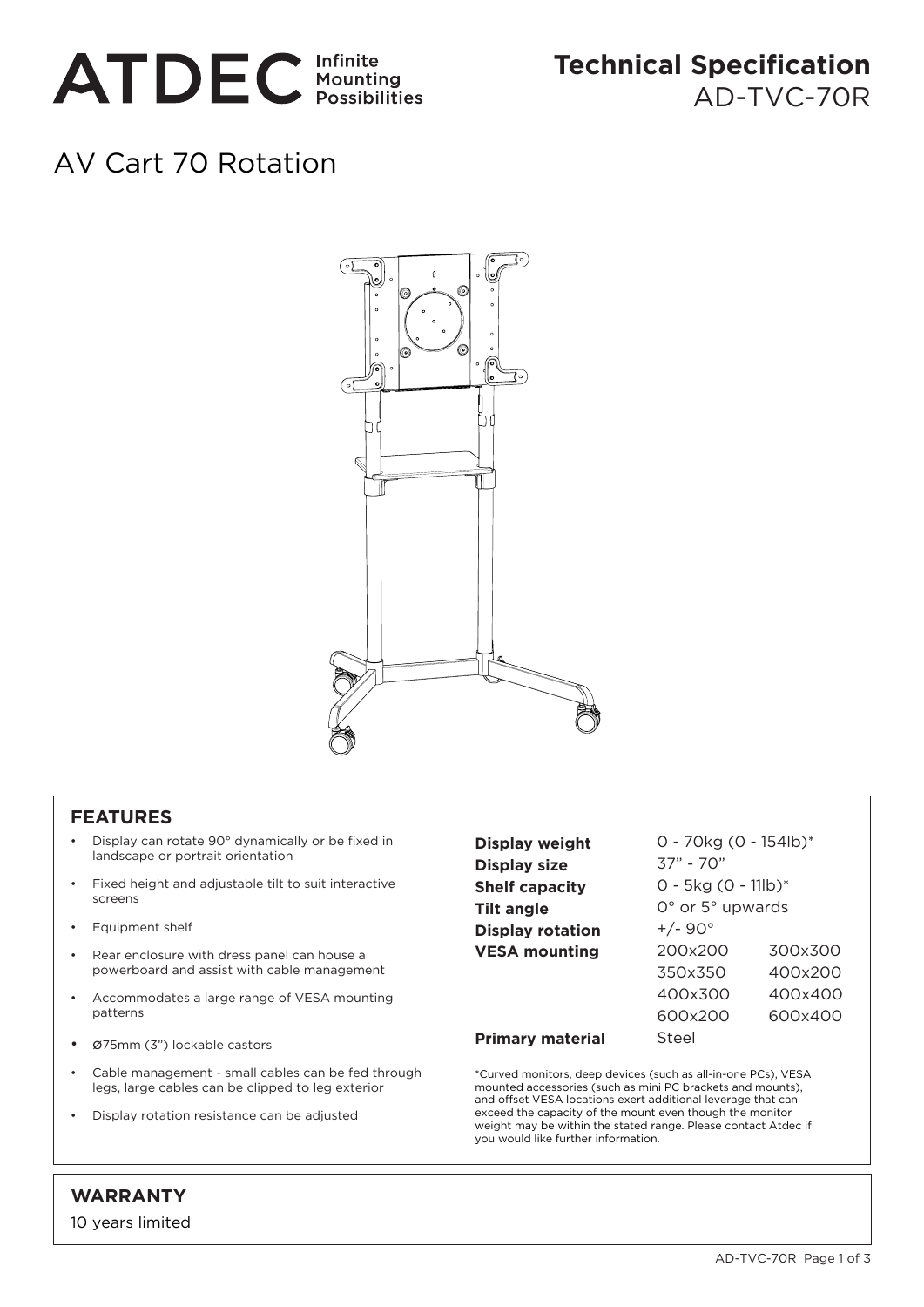

VESA Centre

Ø75mm (3.0")

đđ

920mm (36.2")

157mm (6.2")

 $\delta$ 

AD-TVC-70R Page 2 of 3

852mm (33.5")

Ø50mm (2.0")

 $\overline{\mathbb{C}}$ 

702mm (27.6")

Ō